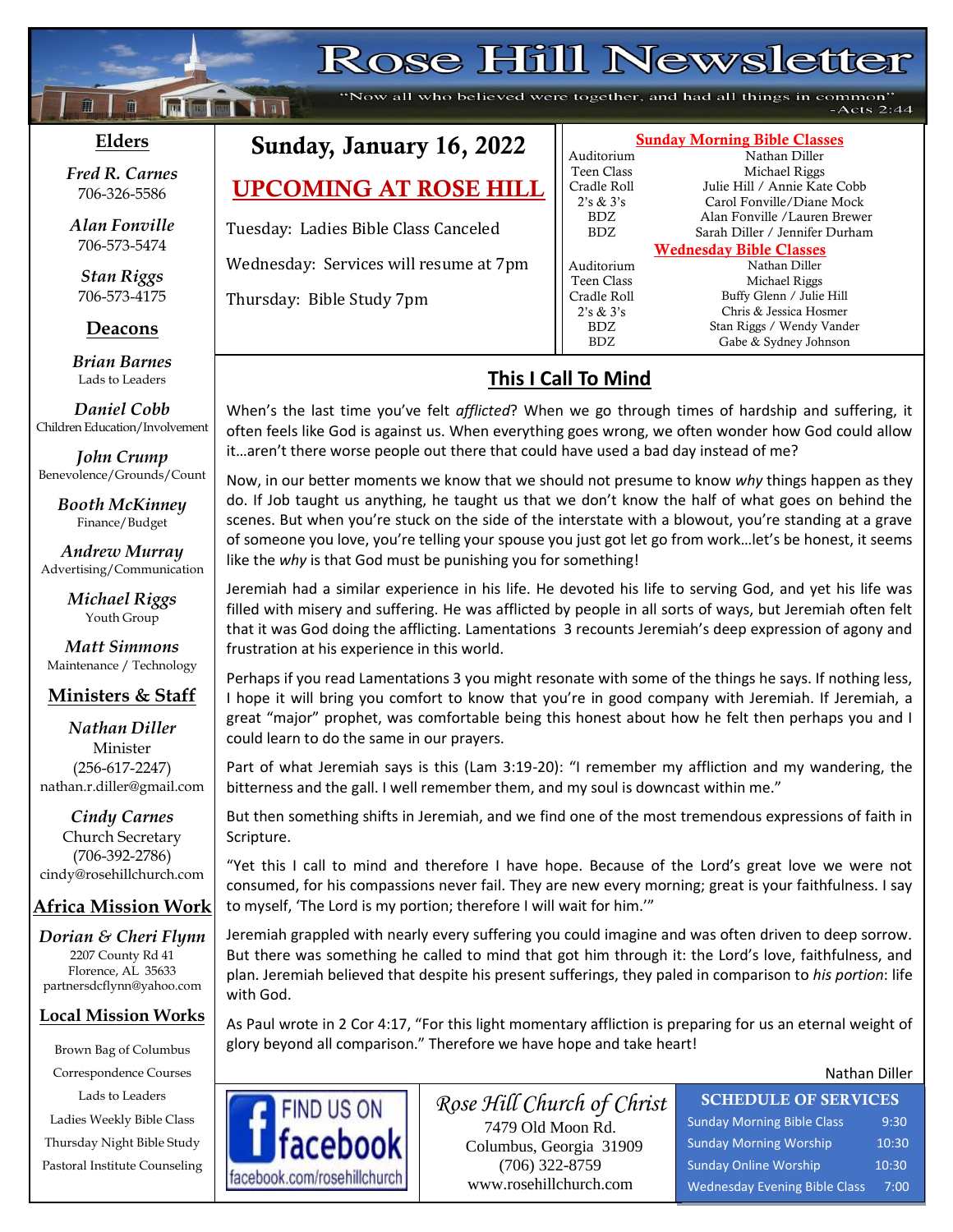# **PRAYER LIST – MEMBERS**

#### **\*Several of our kids and adults have COVID.**

*\*Becky Rodgers* was unable to get foot surgery this week because of an infection in her toe. Her surgery will be rescheduled for a later date

*\*Pat Johnson* is home recovering.

\**Billy McQuilton* is recovering.

*\*Larry Stewart* is having issues with his leg.

## **Ongoing Health Issues***:*

*Ron & Judy Mixon Anne Jones Craft, Mae Debbie Robison Rick & Norma Cox Pat Johnson Lonnie & Pat Taylor Jason Valero Victoria Garrett Dorothy Roach*

*Donna Greene Larry & Margaret Stewart*

# **PRAYER LIST – SHUT-INS**

*Craft, Jerry Jones, Anne Riggs, Carol*

*Burns, Chuck Campbell, Patricia*

# **PRAYER LIST - FRIENDS & FAMILY**

 *\*Barbara Churchwell* (Hope Cobb's mother) is now home doing much better.

*\*Jeanette Brooks* (Hope Cobb's grandmother) is in rehab.

*\*Ralph Bond* (Justin Bond's dad – Stan Riggs son-in-law) is recovering from having a kidney removed.

\**Lynn Baskin* (Mary Millers' cousin) is recovering from surgery for pancreatic cancer.

*\*Ralph Bond* (Justin Bon's dad – Stan Riggs son-in-law) is recovering from having a kidney removed.

## **CANCER:**

*\*Michael Johnston* (Misty Johnston's dad) has stage 4 lung cancer.

There has been a surge of COVID cases in our community recently and many of our members have contracted the virus this week. Because of this, the elders have decided to cancel ALL church activities this week. This includes: Wednesday night, Thursday night, Sunday worship, small groups, and the L2L practice scheduled for Sunday. Hopefully we can resume on Wednesday the 19th, but the elders will continue to monitor the situation and make adjustments as needed. In the meantime, let us continue in prayer for our church and community. Thank you for your patience and understanding!



\*Congratulations to *Allen & Jessica Ives!!!* They are expecting a baby boy, *Benjamin Allen* is due in January 2022. *Scarlett* is excited to be a big sister.

\*Congratulations to *Nathan & Sarah Diller!!!* They are expecting a baby boy, *Silas James* is due in February 2022.

\*Congratulations to *Cody & Megan Watkins!!!* They are expecting a baby girl in February. *Daniella* is excited to be a big sister. *James & Sandra Jackson* are the proud grandparents.

\*Congratulations to *Austin & Tabitha Nickoloft!!!* They are expecting a baby boy in May*. James & Sandra Jackson* are the proud grandparents.

Congratulations to *David & Morgan Fletcher!!!!* They are expecting a baby in August.

Saturday, January 22nd  $6:00$  pm Church House

\*Childcare will be limited. Please let us know if it is needed.\*

Come join us for dinner as an appreciation of your dedication to our kids!



# **PRAYER LIST - ARMED FORCES**

*Army, Ft. Benning:*

Gabe Johnson Walt Johnson Ryan Franks

Vincent Piombino *Other Duty Stations:*

Justin Carnes - National Guard David Bryan – Italy David Corder - KY Cory Grizzard – TX Hunter Howell – Ft. Campbell, KY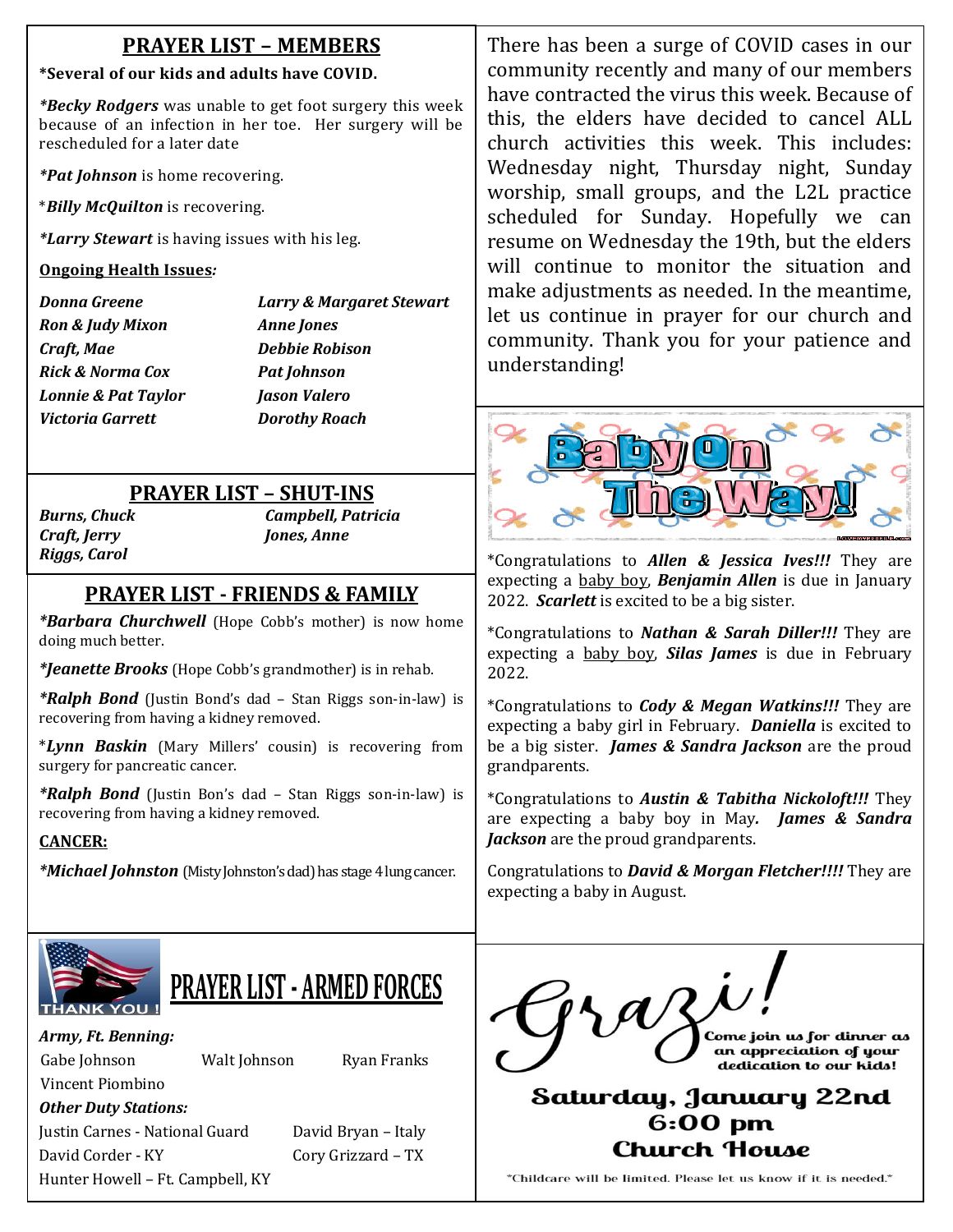

# **BROWN BAG OF COLUMBUS**

The Brown Bag item for this month is 500 **CANS OF TUNA.** Deadline will be February **9th** 

#### **MARK YOUR CALENDARS!!**

There will be NO Small Groups on Sunday, January 30th.

| Elders & Deacons Meeting      | 4 pm |
|-------------------------------|------|
| <b>Congregational Meeting</b> | 5 pm |
| Young Men's Service           | 6 pm |



Coming soon is a wonderful opportunity for Married Couples and Engaged Couples! **The River Region Couples Retreat** is **January 28-30, 2022**, at LakePoint State Park in Eufaula, Alabama. Registration and details are at

#### [www.riverregioncouplesretreat.wordpress.com](http://www.riverregioncouplesretreat.wordpress.com/)

The facilitators are **Richard and Jeanna Lynn May**. Richard is the son of Faulkner University's Dr. Cecil May. Also in attendance will be **Dr. Steve Wages**, who is professor of Family Studies at Faulkner University. Some of you will remember the great job he did in conducting his "Home Improvement: Marriage Under Construction" at Rose Hill in September 2019.

The theme is "Connection is the Key", and includes fun, group activities, and meaningful sessions. The cost is \$300 per couple (\$325 after January 1) and includes two nights stay, four meals, five sessions, and T-Shirt.

We encourage anyone who possibly can to attend this precious time of growth and strengthening of your marriage. **Space is limited so register soon!** Please see one of the Elders with any questions.

# **LADIES BIBLE CLASS**

Ladies Bible Class is canceled until further notice.

## **THURSDAY NIGHT BIBLE STUDY**

Thursday Night Bible Study is canceled until further<br>notice notice.



# **Staying in Touch with YOUth It's Still an Attack!**

 Suppose you're having a nice leisurely swim in the ocean, when all of a sudden, you see a shark coming at you with its jaws wide open. It's just about to clamp down on you when you scream, "Please Mr. Jaws, don't attack me!" The huge fish stops, grins, and responds, "Oh, I'm not going to attack you. I'm gonna bite you!" Do you see anything strange about this scenario, besides you and the shark having a conversation? In two Australian states, government officials have said that any reports of shark/human confrontations cannot be referred to as an "attack" and the episode must be described as a "bite" that occurred during an "incident." Basically, these laws were designed to help the dispel the bad image sharks have of being a mindless man-eating fiend, but I can guess that anyone who has been the victim of a shark attack (oops, I just broke the "law") would tell you no matter what you call it, it still was a excruciating painful and frightening experience.

 Humans have the tendency to always sugarcoat bad, unpleasant, and personally uncomfortable situations. For example, the Greeks during Paul's day called the crucifixion of Jesus "foolishness," perhaps thinking that by so labeling that sacrifice in such a way that they wouldn't be held accountable for their sins. But just because men attempt rationalize away accountability doesn't make them or us any less responsible for obeying God's truth. Another danger associated with seeking to dispel and delegitimize God's word is that we can fall into the condition mentioned in Isaiah 5:20,21. This condition may give people satisfaction, but the end result is a damaging spiritual attack on the soul.

Richard Deising



Lesson 5 Joseph-His Brothers, Egyptian Captivity

# **Memory Verse:**

"God is our refuge and strength, always ready to help in times of trouble." Psalms 46:1

I In this lesson, your child will learn about Jacob and his sons. Jacob's favorite son was Joseph which made all of the other brothers very Ï jealous. The brothers decided to get rid of their brother by throwing him into an empty well. Joseph was also known for being a dreamer. ı God gave him the ability to understand and interpret dreams.